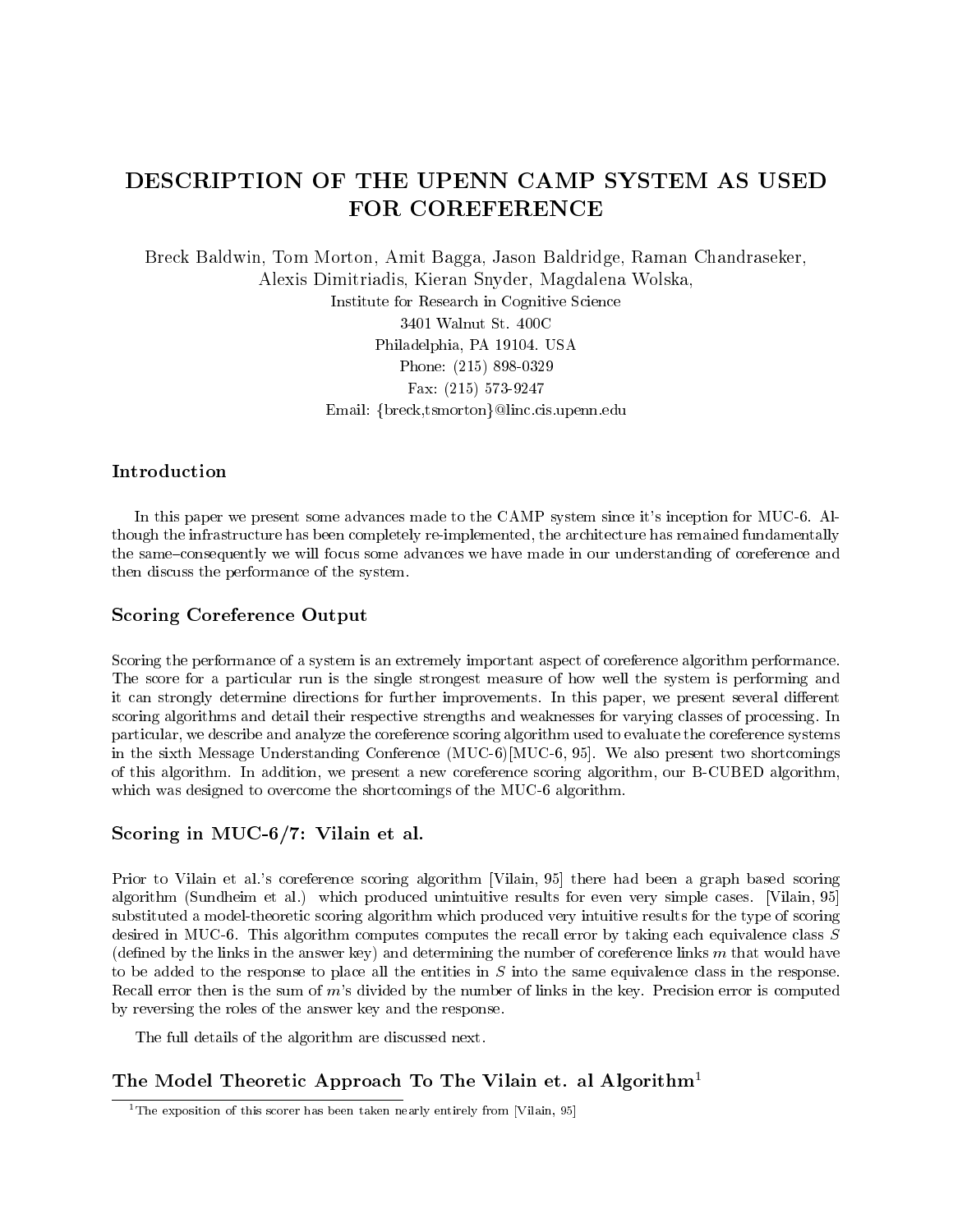

Figure 2: Response: Example 1

In the description of the model theoretic algorithm, the terms "key," and "response" are defined in the following way:

key refers to the manually annotated coreference chains (the truth).

response refers to the coreference chains output by a system.

An equivalence set is the transitive closure of a coreference chain. The algorithm computes recall in the following way.

First, let S be an equivalence set generated by the key, and let  $R_1 \ldots R_m$  be equivalence classes generated by the response. Then we define the following functions over S:

- $\bullet$  p(S) is a partition of S relative to the response. Each subset of S in the partition is formed by intersecting S and those response sets  $R_i$  that overlap S. Note that the equivalence classes defined by the response may include implicit singleton sets - these correspond to elements that are mentioned in the key but not in the response. For example, say the key generates the equivalence class  $S = \{A \mid B \cup C\}$ D}, and the response is simply  $\langle A-B \rangle$ . The relative partition p(S) is then  $\{A \mid B\}$   $\{C\}$  and  $\{D\}$ .
- $\bullet$  c(5) is the minimal number of "correct" links necessary to generate the equivalence class S. It is clear that  $c(S)$  is one less than the cardinality of S, i.e.,

$$
c(S) = (|S| - 1)
$$
.

 $\bullet$  m(S) is the number of "missing" links in the response relative to the key set S. As noted above, this is the number of links necessary to fully reunite any components of the  $p(S)$  partition. We note that this is simply one fewer than the number of elements in the partition, that is,

$$
m(S) = (|p(S)| - 1) .
$$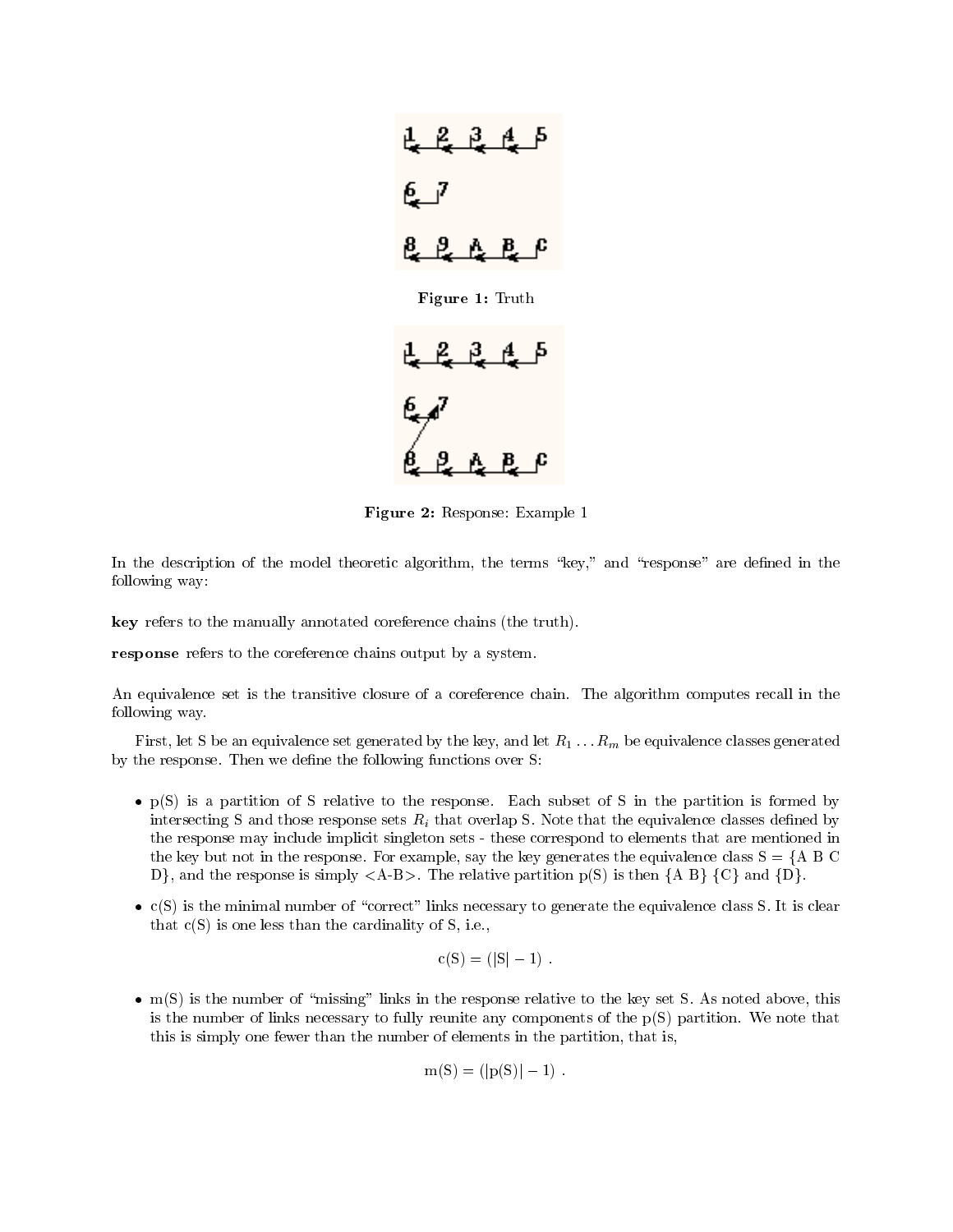Looking in isolation at a single equivalence class in the key, the recall error for that class is just the number of missing links divided by the number of correct links, i.e.,

$$
\frac{m(S)}{c(S)}.
$$

Recall in turn is

$$
\frac{c(S)-m(S)}{c(S)}\ ,
$$

which equals

$$
\frac{(|S|-1)-(|p(S)|-1)}{|S|-1}.
$$

The whole expression can now be simplified to

$$
\frac{|S| - |p(S)|}{|S| - 1}.\tag{1}
$$

Finally, extending this measure from a single key equivalence class to an entire set T simply requires summing over the key equivalence classes. That is,

$$
R_{\rm T} = \frac{\sum (|S_i| - |p(S_i)|)}{\sum (|S_i| - 1)} \ . \tag{2}
$$

Precision is computed by switching the roles of the key and response in the above formulation.

#### Example

For example, let the key contain 3 equivalence classes as shown in Figure 1. Suppose Figure 2 shows a response. From Figure 3(I), the three equivalence classes in the truth,  $S_1$ ,  $S_2$ , and  $S_3$ , are  $\{1, 2, 3, 4, 5\}$ ,  $\{6, 7\}$ , and  $\{8, 9, A, B, C\}$  respectively. And the partitions  $p(S_1)$ ,  $p(S_2)$ , and  $p(S_3)$ , with respect to the response, shown in Figure 3(II), are  $\{1, 2, 3, 4, 5\}$ ,  $\{6, 7\}$ , and  $\{8, 9, A, B, C\}$  respectively. Using equation 2, the recall can now be calculated in the following way:

Recall = 
$$
\frac{(5-1) + (2-1) + (5-1)}{(5-1) + (2-1) + (5-1)} = 9/9 = 100\%
$$
.

Similarly, if the roles of the key and the response are reversed, then the equivalence classes in the truth,  $S_1$ , and  $S_2$ , are  $\{1, 2, 3, 4, 5\}$  and  $\{6, 7, 8, 9, A, B, C\}$ , and the partitions,  $p(S_1)$ , and  $p(S_2)$ , are  $\{1, 2, 3, 4, 5\}$ and  $[\{6, 7\}$   $\{8, 9, A, B, C\}]$  respectively (Figure 3(III)). The precision can now be calculated as:

$$
Precision = \frac{(5-1) + (7-2)}{(5-1) + (7-1)} = 9/10 = 90\%.
$$

#### Shortcomings of the Vilain et. al Algorithm

Despite the advances of the model-theoretic scorer, it yields unintuitive results for some tasks. There are two main reasons.

1. The algorithm does not give any credit for separating out singletons (entities that occur in chains consisting only of one element, the entity itself) from other chains which have been identified. This follows from the convention in coreference annotation of not identifying those entities that are markable as possibly coreferent with other entities in the text. Rather, entities are only marked as being coreferent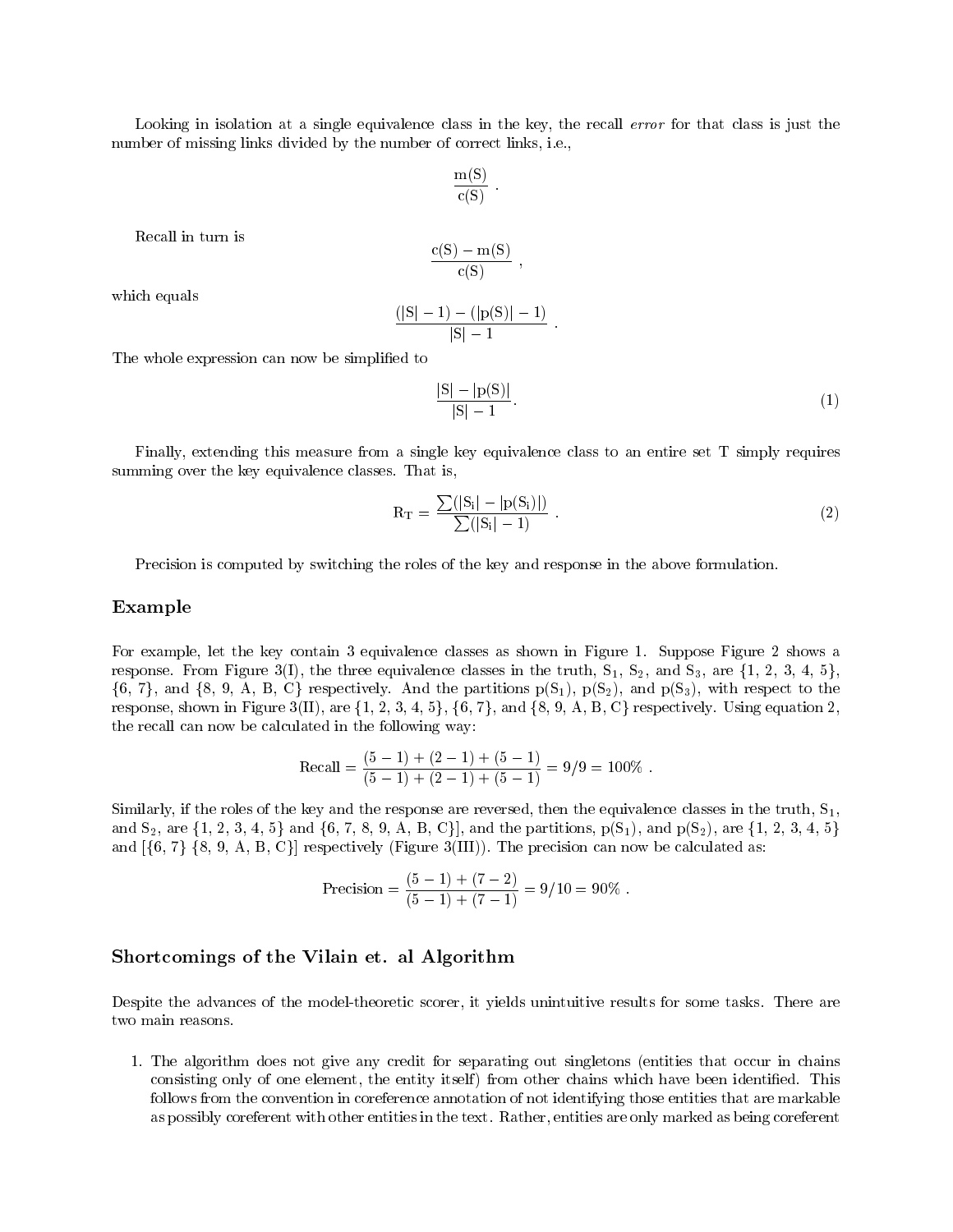

Figure 3: Equivalence Classes and Their Partitions For Example 1

if they actually are coreferent with other entities in the text. This potential shortcoming could be easily enough overcome with different annotation conventions and with minor changes to the algorithm, but the decision to annotate singletons is a bit of a philosophical issue. On the one hand singletons do form equivalence classes, and those equivalence classes are significant in that they are NOT coreferent with another phrase in the text and they may play an important role in other equivalence classes out side the immediate text (as in cross document coreference). On the other hand, if coreference is viewed as being about the relations between entities, then perhaps is makes little sense to annotate and score singletons.

2. All errors are considered to be equal. The MUC scoring algorithm penalizes the precision numbers equally for all types of errors. It is our position that, for certain tasks, some coreference errors do more damage than others.

Consider the following examples: suppose the truth contains two large coreference chains and one small one (Figure 1), and suppose Figures 2 and 4 show two different responses. We will explore two different precision errors. The first error will connect one of the large coreference chains with the small one (Figure 2). The second error occurs when the two large coreference chains are related by the errant coreferent link (Figure 4). It is our position that the second error is more damaging because, compared to the first error, the second error makes more entities coreferent that should not be. This distinction is not reflected in the [Vilain, 95] scorer which scores both responses as having a precision score of  $90\%$ (Figure 6).

# Revisions to the Algorithm: Our B-CUBED Algorithm2

Our B-CUBED algorithm was designed to overcome the two shortcomings of the Vilain et. al algorithm. Instead of looking at the links produced by a system, our algorithm looks at the presence/absence of entities relative to each of the other entities in the equivalence classes produced. Therefore, we compute the precision and recall numbers for each entity in the document, which are then combined to produce final precision and recall numbers for the entire output. The formal model-theoretic version of our algorithm is discussed in the next section.

 $2$ The main idea of this algorithm was initially put forth by Alan W. Biermann of Duke University.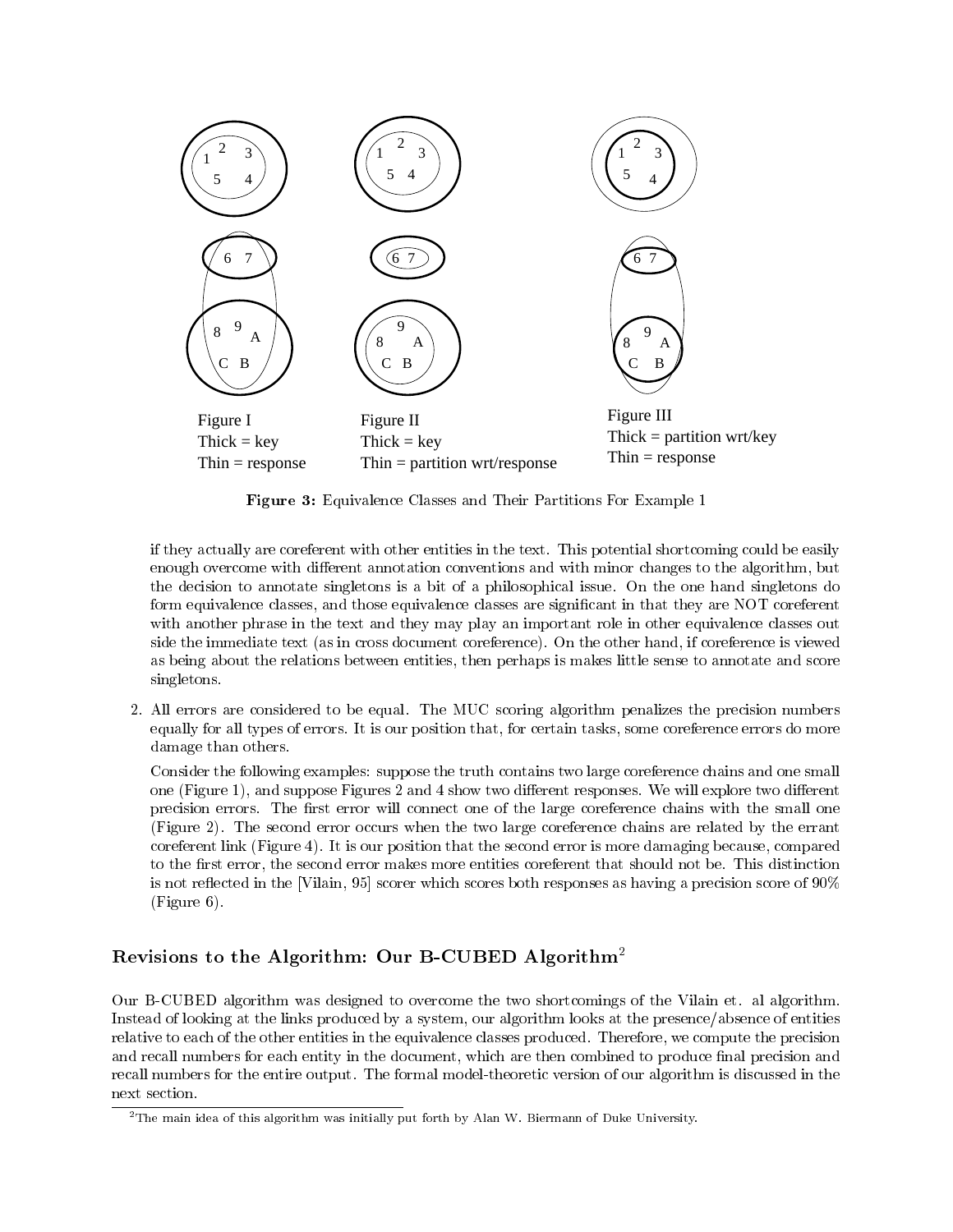

Figure 4: Response: Example 2

Precisioni <sup>=</sup> number of correct elements in the output chain containing entityi number of elements in the output chain containing entityi

 $Recall_i = \frac{n_1 + n_2 + n_3 + n_4 + n_5 + n_6}{n_1 + n_2 + n_3 + n_4 + n_5 + n_6 + n_7 + n_8 + n_9 + n_1 + n_1 + n_2 + n_3 + n_1 + n_2 + n_3 + n_4 + n_5 + n_6 + n_7 + n_8 + n_9 + n_1 + n_1 + n_2 + n_3 + n_4 + n_5 + n_6 + n_7 + n_8 + n_9 + n_1 + n_2 + n_3 + n_4 + n_5 + n_6 + n_7 + n_8 + n_9 + n_1 + n_2 + n_3 + n_4 + n_5 + n_6 + n_$ number of elements in the truth chain containing entityi

**Figure 5:** Deminitions for Precision and Recall for an Entity  $i$ 

For an entity,  $i$ , we define the precision and recall with respect to that entity in Figure 5.

The final precision and recall numbers are computed by the following two formulae:

Final Precision = 
$$
\sum_{i=1}^{N} w_i * Precision_i
$$

\nFinal Recall = 
$$
\sum_{i=1}^{N} w_i * Recall_i
$$

where N is the number of entities in the document, and  $w_i$  is the weight assigned to entity i in the document. It should be noted that the B-CUBED algorithm implicitly overcomes the first shortcoming of the Vilain et. al algorithm by calculating the precision and recall numbers for each entity in the document (irrespective of whether an entity is part of a coreference chain).

Different weighting schemes produce different versions of the algorithm. The choice of the weighting scheme is determined by the task for which the algorithm is going to be used.

When coreference (or cross-document coreference) is used for an information extraction task, where information about every entity in an equivalence class is important, the weighting scheme assigns equal weights for every entity i. For example, the weight assigned to each entity in Figure 1 is 1/12. As shown in Figure 6, the precision scores for responses in Figures 2 and 4 are 16/21 (76%) and 7/12 (58%) respectively, using equal weights for all entities. Recall for both responses is 100%. It should be noted that the algorithm penalizes the precision numbers more for the error made in Figure 4 than the one made in Figure 2. As evident from the two examples, this version of the B-CUBED algorithm (using equal weights for each entity) is a precision oriented algorithm i.e. it is sensitive to precision errors.

But, for an information retrieval (IR) task, or a web search task, where an user is presented with classes of documents that pertain to the same entity, the weighting scheme assigns equal weights to each equivalence class. The weight for each entity within an equivalence class is computed by dividing the weight of the equivalence class by the number of entities in that class. Recall is calculated by assigning equal weights to each equivalence class in the truth while precision is calculated by assigning equal weights to each equivalence class in the response. For example, in Figure 2, the weighting scheme assigns a weight of 1/10 to each entity in the first equivalence class, and a weight of  $1/14$  to each entity in the second equivalence class, when calculating precision. Using this weighting scheme, the precision scores for responses in Figures 2 and 4 are  $39/49$  (79.6%) and  $3/4$  (75%) respectively. Recall for both responses is 100%.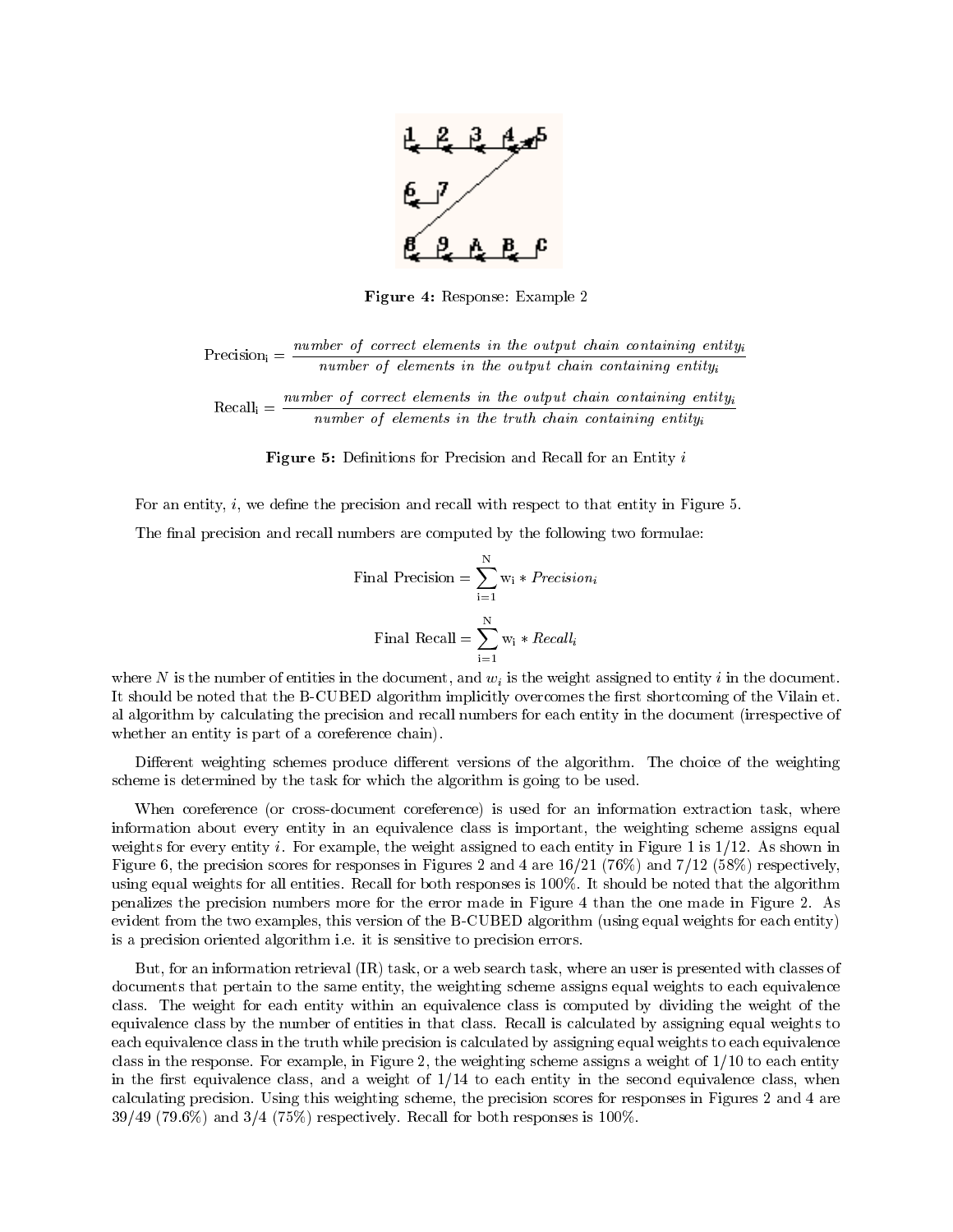| Output    | MUC Algorithm            | B-CUBED Algorithm (equal weights for every entity)                                                                                                                                                                          |
|-----------|--------------------------|-----------------------------------------------------------------------------------------------------------------------------------------------------------------------------------------------------------------------------|
| Example 1 | $P: \frac{9}{10} (90\%)$ | $\mid P: \frac{1}{12} * [\frac{5}{5} + \frac{5}{5} + \frac{5}{5} + \frac{5}{5} + \frac{2}{5} + \frac{2}{7} + \frac{2}{7} + \frac{5}{7} + \frac{5}{7} + \frac{5}{7} + \frac{5}{7} + \frac{5}{7}] = \frac{16}{21} (76\%)$     |
|           | R: $\frac{9}{9}$ (100%)  | $R: \frac{1}{12} * [\frac{5}{5} + \frac{5}{5} + \frac{5}{5} + \frac{5}{5} + \frac{2}{5} + \frac{2}{5} + \frac{2}{5} + \frac{5}{5} + \frac{5}{5} + \frac{5}{5} + \frac{5}{5} + \frac{5}{5}] = 100\%$                         |
| Example 2 | P: $\frac{9}{10}$ (90%)  | $P: \frac{1}{12} * [\frac{5}{10} + \frac{5}{10} + \frac{5}{10} + \frac{5}{10} + \frac{5}{10} + \frac{2}{2} + \frac{2}{2} + \frac{5}{10} + \frac{5}{10} + \frac{5}{10} + \frac{5}{10} + \frac{5}{10}] = \frac{7}{12} (58\%)$ |
|           | R: $\frac{9}{9}$ (100%)  | R: $\frac{1}{12}$ * $\left[\frac{5}{5} + \frac{5}{5} + \frac{5}{5} + \frac{5}{5} + \frac{5}{5} + \frac{2}{5} + \frac{2}{5} + \frac{5}{5} + \frac{5}{5} + \frac{5}{5} + \frac{5}{5} + \frac{5}{5}\right] = 100\%$            |

Figure 6: Scores of Both Algorithms on the Examples

Comparing these numbers to the ones obtained by using the version of the algorithm which assigns equal weights to each entity, one can see that the current version is much less sensitive to precision errors. Although the current version of the algorithm does penalize the precision numbers for the error in Figure 4 more than the error made in Figure 2, it is less severe than the earlier version.

# The Model Theoretic Approach To The B-CUBED Algorithm

Let S be an equivalence set generated by the key, and let  $R_1 \ldots R_m$  be equivalence classes generated by the response. Then we define the following functions over S:

- $\bullet$  p(5) is a partition of 5 with respect to the response, i.e. p(5) is a set of subsets of 5 formed by intersecting S with those response sets  $R_i$  that overlap S. Let  $p(S) = \{P_1, P_2, \ldots, P_m\}$  where each  $P_j$ is a subset of S.
- $\bullet$  m<sub>i</sub>(S) is the number of elements that are missing from each P<sub>i</sub> relative to the key set S. Therefore,

$$
m_j(S) = (|S| - |P_j|)
$$
.

Since the B-CUBED algorithm looks at the presence/absence of entities relative to each of the other entities, the number of missing entities in an entire equivalence set is calculated by adding the number of missing entities with respect to each entity in that equivalence set. Therefore, the number of missing entities for the entire set S is

$$
\sum_{j=1}^m \sum_{\text{for each } e \in P_j} m_j(S) .
$$

The recall error is simply the number of missing entities divided by the number of entities in the equivalence set, i.e.,

$$
\frac{\mathrm{m}_{j}(S)}{|S|} .
$$

Since the algorithm looks at each entity in an equivalence set, the recall error for that entire set is

$$
\frac{1}{|S|} \sum_{j=1}^{m} \sum_{\text{for each } e \in P_j} \frac{m_j(S)}{|S|} .
$$

$$
1 - \frac{1}{|S|} \sum_{j=1}^{m} \sum_{\text{for each } e \in P_j} \frac{m_j(S)}{|S|} \;,
$$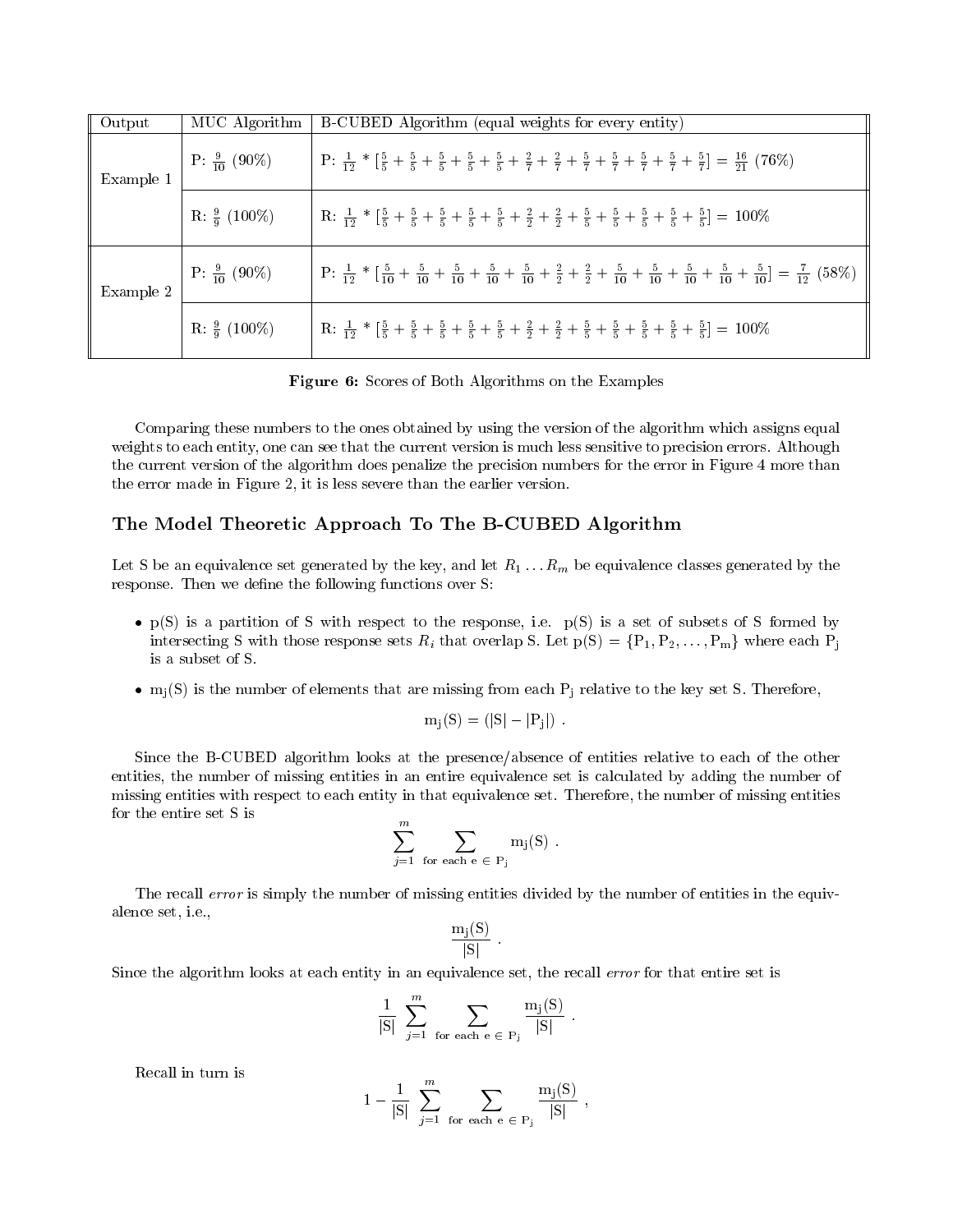which equals

$$
1 - \frac{\sum_{j=1}^{m} \sum_{\text{for each } e \in P_j} m_j(S)}{|S|^2}.
$$

The whole expression can now be simplified to

$$
1 - \frac{\sum_{j=1}^{m} \sum_{\text{for each } e \in P_j} |S| - |P_j|}{|S|^2}.
$$

Moreover, the measure can be extended from a single key equivalence class to a set  $T = \{S_1, S_2, \ldots, S_n\}$ of equivalence classes. Therefore, the recall  $\rm R_i$  for an equivalence class  $\rm S_i$  equals

$$
\rm R_i = 1 - \frac{\sum_{j=1}^{m} \ \sum_{for \ each \ e \ \in \ P_{ij}} \ |S_i| - |P_{ij}|}{|S_i|^2} \ ,
$$

where  $\rm P_{ij}$  is the  $j\rm{th}$  element of the partition  $\rm p(S_i),$  and, hence, is a subset of  $\rm S_i.$ 

The recall numbers calculated for each class can now be combined in various ways to produce the final recall. Different versions of the algorithm are obtained by using different combination strategies. If equal weights are assigned to each class, the version of the algorithm produced is exactly the same as the version of the informal algorithm which assigns equal weights to each class, as described in the previous section. In other words, the final recall is an average of the recall numbers for each equivalence class, i.e.,

$$
R_T = \frac{1}{n} \sum_{i=1}^n R_i \; .
$$

To obtain the version of the informal algorithm which assigns equal weights to each entity, the final recall is computed by calculating the weighted average of the recall numbers for each equivalence class where the weights are decided by the number of entities in each class, i.e.,

$$
R_T = \sum_{i=1}^n \frac{|S_i|}{\sum_{j=1}^n |S_j|} R_i \; .
$$

Finally, as in the case of the Vilain et. al algorithm, the precision numbers are calculated by reversing the roles of the key and the response in the above formulation.

#### Task Relative Strengths and Weaknesses of the Two Algorithms

The Vilain et. al algorithm is useful for applications/tasks that use single coreference relations at a time rather than resulting equivalence classes. For our development in the coreference task, the two algorithms provide distinct perspectives on system performance. Vilain et. al provide a strong diagnostic for errors that reflect pairwise decisions done by the system. Our visual display techniques emphasize just this sort of processing.

Our total score under the Vilain algorithm, with a somewhat fuzzier extent requirement and stricter requirement for links is 81% precision and 45% recall.

The same files using the B3 algorithm resulted in 78% precision and 31% recall. The precision numbers are comparable which indicates that our goal of high precision is supported under both views of the data. The 14% drop in recall was however unexpected. The reason is fairly straight forward- our system is not doing a good job of relating large equivalence classes. This is the converse of penalizing the system for positing incorrect links that result in larger equivalent classes than smaller ones.

The drop in recall in the B3 scorer also suggests a distinct class of coreference resolution procedure that we could investigate-growing of large equivalence classes via an entity merging model which eschewed the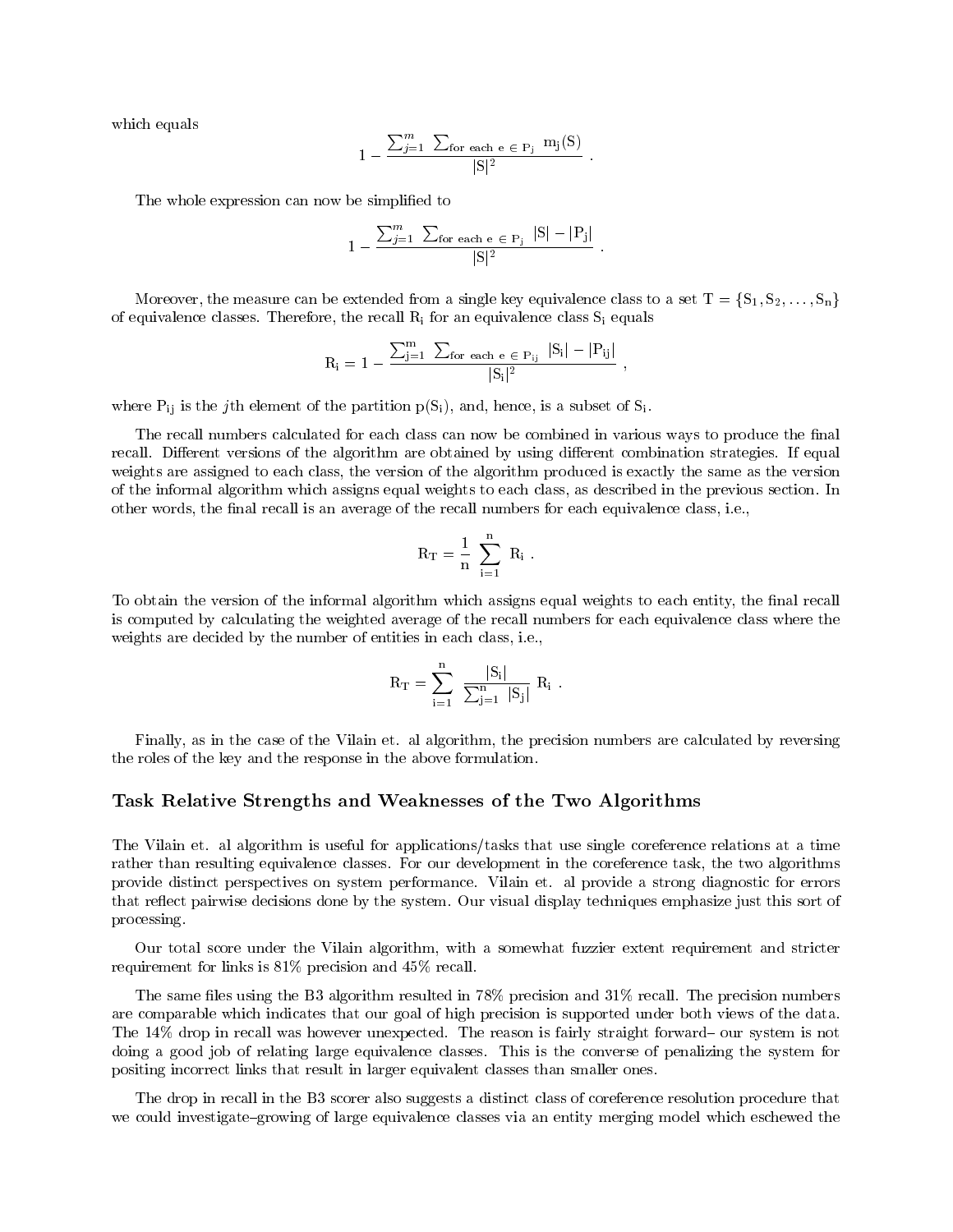standard left-to-right processing strategy of most coreference resolution systems. If such a procedure can reliably grow medium sized equivalence classes into large ones, then the recall gures will improve under the B3 scorer. The Vilain et. al scorer notes no difference between correctly relating two singleton equivalence classes and correctly relating two large equivalence classes.

Since large equivalence classes tend to include topically signicant entities for documents, correctly identifying them is perhaps crucial to applications like summarization and information extraction.

#### Developing with the Vilain et al algorithm

The below analysis reflects how we assesed the individual contributions of the components during development. Since the B3 algorithm was not yet implemented, we did not use it for development.

Our explicit goal was to maximize recall at a precision level of 80%. We feel that this level of precision provides enough accuracy to drive a range of coreference dependent applications{most important for us was query sensitive text summarization. Our overall approach was to break down coreference resolution into concrete subprograms that resolved a limited class of coreference well. Each component could be scored separately by either running it in isolation, or by blocking coreference from subsequent processes. Below we discuss each component in the order of execution.

#### Genre Specic Coreference

A problematic aspect of any new genre of data is the existence of idiosyncratic classes of coreference and the MUC-7 data was particularly troubling since very oddly formatted text was fair game for coreference. For example, the strings 'HUGHES' and 'FCC' in '<SLUG fv=tia-z> BC-HUGHES-FCC-BLOOM </SLUG>' are coreferent with the same strings in `<PREAMBLE>BC-HUGHES-FCC-BLOOM...' which was outside the scope of our linguistic tools. Simple programs were written to recognize this sort of coreference. The performance by the Vilain scorer is 4.2% recall 67.5% precision.

This performance is well below what we observed in training data-the precision was 85-90% for similarly sized collections. Perhaps part of the problem was that we never quite grasped why some but not all these all CAPS strings were not coreferent.

# La Hack 3

La Hack is a carry over from our original MUC-6 system, and it is responsible for identification of proper noun coreference. This component is indirectly helped by IBM's named entity tool 'Textract' which find extents of named entities in addition to assigning them properties like 'is person', 'is company'. It is the foundation upon which our coreference annotation is built–mistakes here can be devastating for the rest of the system. In MUC-6, La Hack performed at 29% Recall and 86% precision, but it faired somewhat worse in MUC-7 with, 24.0% precision 80.0% recall.

We observed that the New York Times data had far less regular honorific use and corporate designator use than the MUC-6 corpus based on Wall Street Journal. As a result, there were fewer reliable indicators of proper names.

# Highly Syntactic Coreference

This component asserts coreference between phrases that are in appositive relations or that are in predicate nominal relations. We were quite surprised at how poorly this component performed since we expected performance to be above the 80% precision cutoff. Our actual performance is  $3.3\%$  precision 64.0% recall.

#### Quoted Speech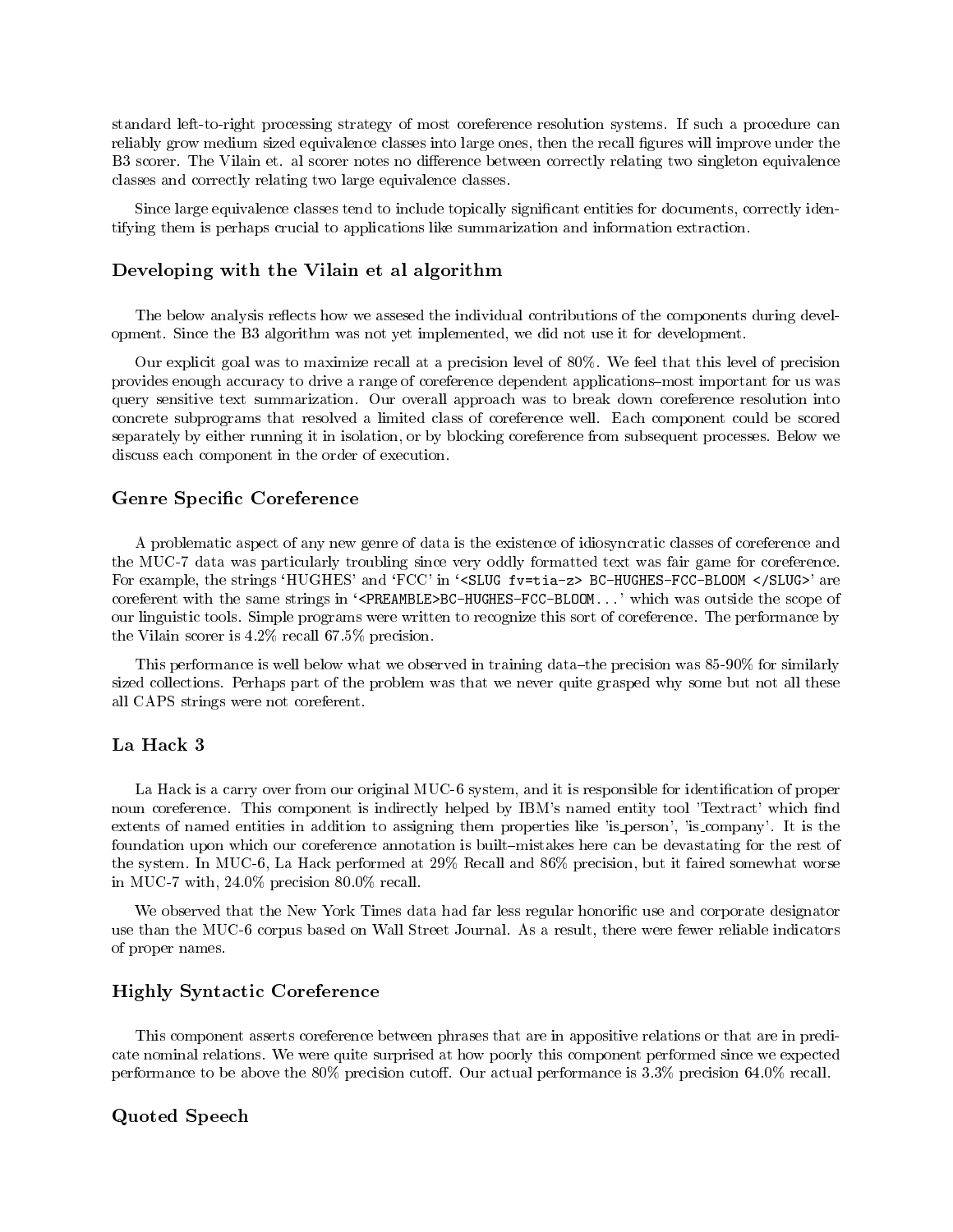Quoted speech has idiosyncratic patterns of use that are better solved out side the scope of our standard coreference resolution module. We expected performance to be above 90% precision and were pleased with 2.6% recall and 86.8% precision. This module is a good example of how the coreference problem can be fruitfully broken up into sub-parts of individually high precision.

## CogNIAC Proper Noun Resolution

CogNIAC is the most general purpose coreference resolution component of the system. It features a fairly sophisticated salience model and property confidence model to preorder order the set of candidate antecedents. The importance of the preorder is that it allows ties between equally salient antecedents-and in the case of ties the anaphor is not resolved.

When deficiencies were noted with the output of LaHack, the simplest solution was to add a proper noun resolution component to CogNIAC. In the end this addition added a bit of recall but with fairly low precision with  $1.2\%$  recall and 65.2% precision.

#### CogNIAC Common Noun Resolution

Common noun coreference is an important part of coreference, but it is very difficult to accurately resolve. Our MUC-6 system had fairly poor performance with 10% recall and a precision of 48%. We were surprised with an increase in performance over training data (78% precision) with 7.1% recall 90.7% precision.

Common noun anaphora is probably one of the most trying classes of coreference to annotate as a human. This is due to many difficult judgment calls required on the part of the human judges, and this was reflected in the consistency of annotation in the training data. We found it challenging to develop on the training data because the system would find what we considered to be reasonable instances of coreference that the annotator had not made coreferent. We believe that common noun anaphora is a large source of inter-annotator disagreement.

### CogNIAC Pronouns

The pronominal system performed under our goal of 80% precision. In training, we found that we were constantly balancing the ability of pronouns to i) refer uniquely, and ii) have all entities have the correct property. We adopted a property condence model that encouraged recall over precision. This meant that a proper noun like 'Mrs. Fields' would be both potentially an antecedent to feminine pronouns, and pronouns that referred to companies. A salience model was then applied to these overloaded entities and pronominal resolution served to be a word-sense disambiguation problem in addition to a coreference resolution problem. Our performance was 4.5% recall and 70.0% precision.

# Conclusions

One of the stronger conclusions that we have come to regarding coreference is that there is an apparent linear trade-off between precision and recall given the performance of other systems with the coreference task. Our suspicion is that the same can be said with the B3 scorer but that will have to await experimentation. This is a positive result in its self because we now can choose from multiple types of coreference systems depending on our task. We consider high precision systems to be more useful for the types of systems that we build, but, it has not been clear that high precision systems were possible.

We also believe that the space of high precision 'contributors' to coreference is not exhausted. We doubt that there are any 10% recall/80% precision subcomponents that we have not already explored, but there are certainly 1-5% recall opportunities. How well they will sum to the recall of the entire system is unknown, but there is room for improvement.